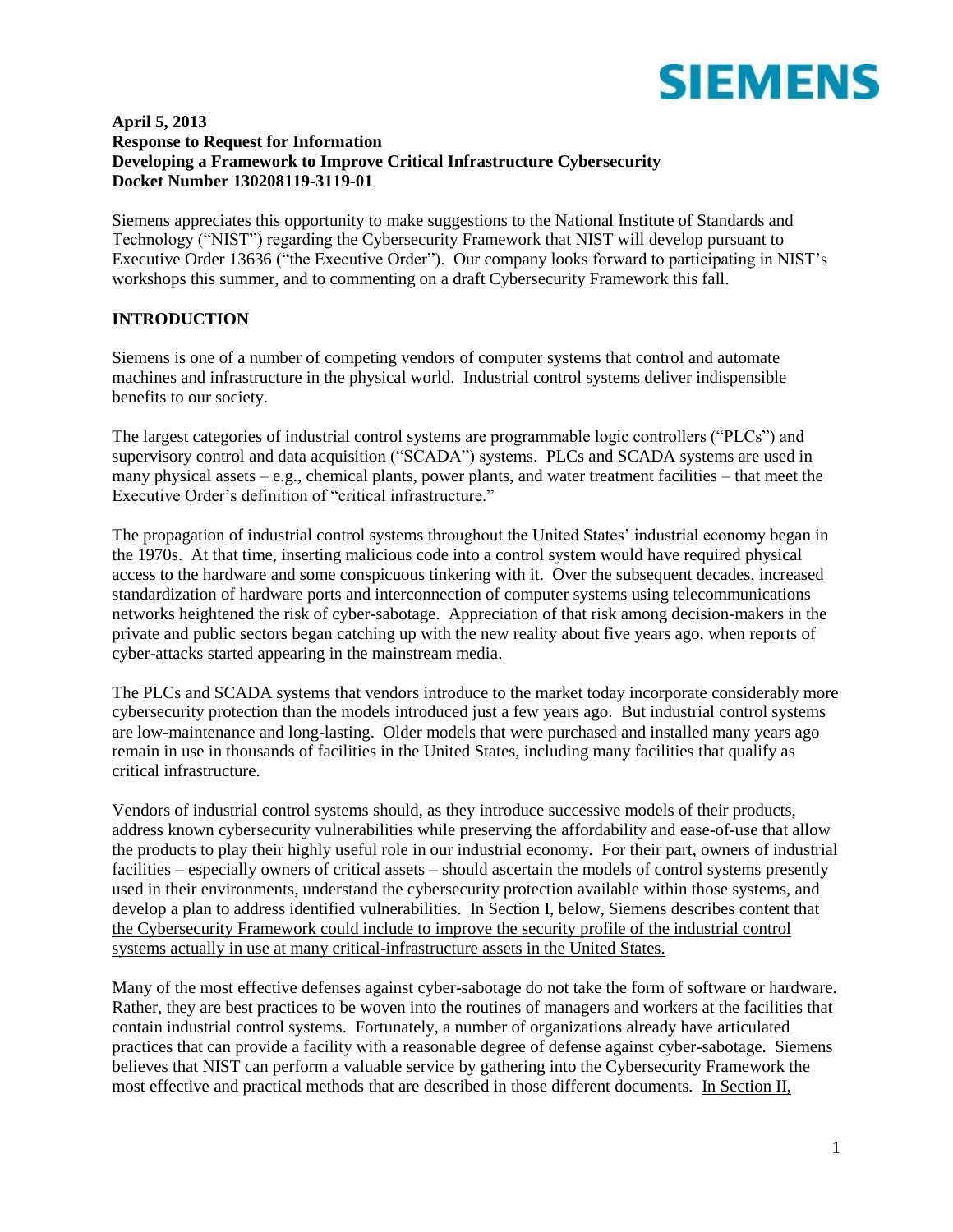Siemens identifies the existing cybersecurity guidelines that the company finds to be especially suitable for distillation into the Cybersecurity Framework.

Even the best guidelines for preventing successful cyber-sabotage will not protect a facility unless its operators adopt and adhere to the recommended practices. Publishing those best practices in a single, high-profile document like the Cybersecurity Framework, while helpful, will not alone ensure ubiquitous and constant adherence to them. In Section III, Siemens responds to the four specific NIST questions that speak most directly to the goal of universalizing the actual use of cybersecurity best practices throughout the United States' critical infrastructure.

# **DISCUSSION**

## **I. Content That the Cybersecurity Framework Could Include to Improve the Security Profile of the Industrial Control Systems Actually in Use at Critical Infrastructure**

There probably are certain vulnerabilities that all vendors believe should be absent from new industrial control system products introduced from this point forward. Identifying them in the Cybersecurity Framework would likely have the beneficial effect of encouraging decision-makers at enterprises operating critical facilities to ascertain, and take action to reduce, security risks associated with industrial control systems that are currently in use at those facilities. If NIST would like to use any of its upcoming stakeholder workshops to identify the scope of such a consensus among vendors, then Siemens would be pleased to participate in those sessions. In describing any attributes that vendors agree should be absent from new products, the Framework should, we believe, speak in terms of function rather than design (i.e., what a product does rather than how, technologically, the product does it), in order to ensure that the Framework "will not prescribe particular *technological* solutions or specifications." 1

In instances where a software update reasonably and safely can address a cybersecurity limitation that has been verified in a Siemens industrial control system, Siemens develops the update and makes it available. But many of the industrial control systems still in the installed base have been in service for many years – some of them for decades. A vendor might not know where, specifically, earlier versions of its control systems are still being used. The original vendor of a system still in use somewhere might not even be in business anymore. Siemens recommends that NIST omit from the Cybersecurity Framework any language that could create the misimpression that a vendor can always identify and contact a user of one of its systems or that a software update is always the best solution to a cybersecurity concern.

More broadly, we respectfully request that NIST avoid any content that could create the misimpression that all cybersecurity risks can or should be addressed with changes to industrial control system products. As all of the consensus-based guidelines developed to-date have recognized, the organizational, managerial, and operational practices employed by owners and operators of facilities play an indispensible part in successfully thwarting cyber-sabotage.

## **II. Existing Cybersecurity Guidelines That Are Especially Suitable for Distillation Into the Cybersecurity Framework**

We appreciate and support NIST's statement that the Cybersecurity Framework "will incorporate voluntary consensus standards and industry best practices to the fullest extent possible and will be consistent with voluntary international consensus-based standards when such international standards will advance the objectives of the Executive Order."<sup>2</sup> Siemens is familiar with "existing cybersecurity

 1 78 Fed. Reg. 13024, 13025 (Feb. 26, 2013) (emphasis added).

<sup>2</sup> *Id.*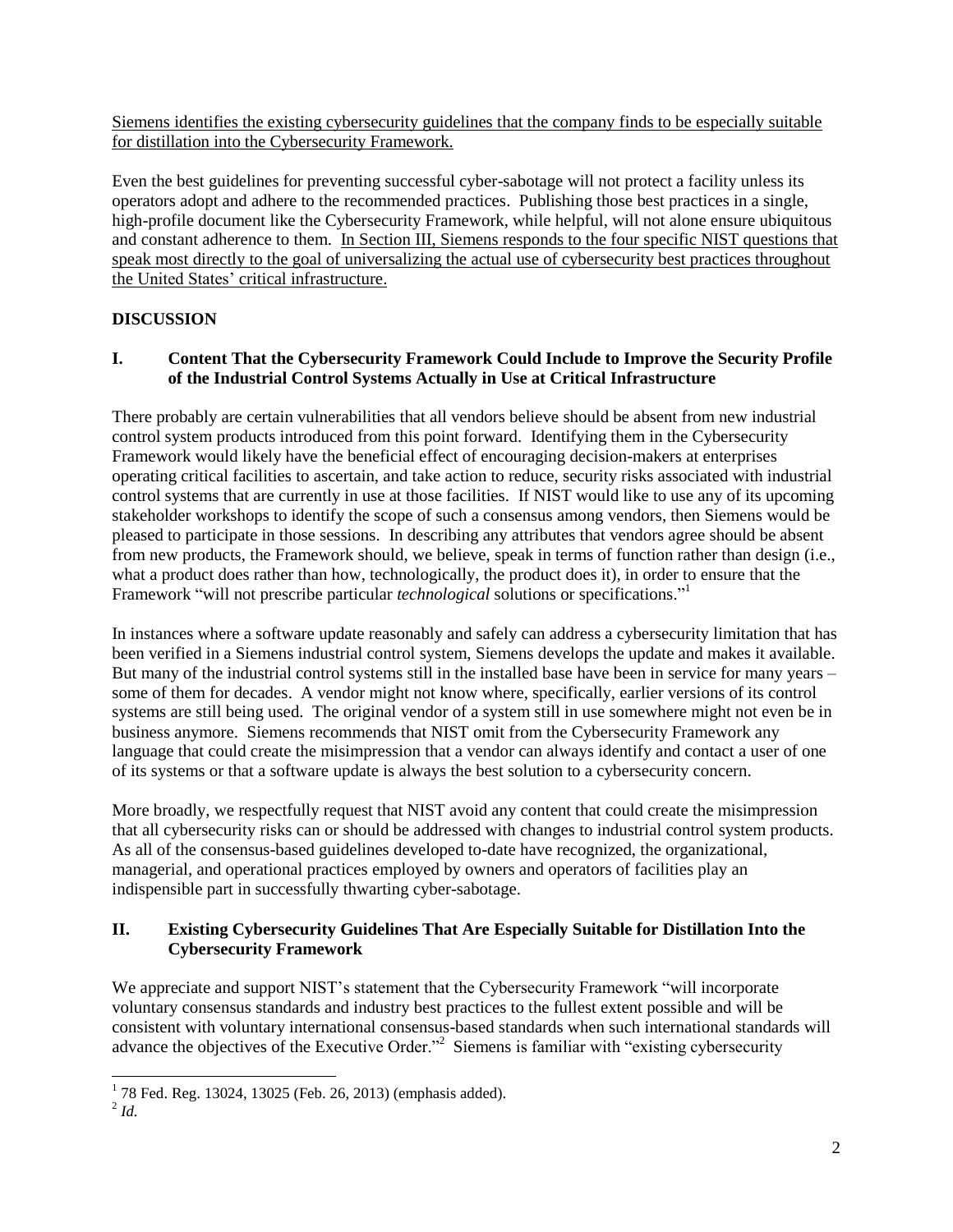standards, guidelines, frameworks, and best practices that are applicable to increase the security of critical infrastructure sectors and other interested entities."<sup>3</sup> In this section, we respond to seven of NIST's specific questions with information about existing literature that Siemens believes to be especially suitable for encapsulation and emphasis in the Cybersecurity Framework. In Appendix A, please find references to the Siemens Industrial Security website, which augments the responses provided below.

## **What standards, guidelines, best practices, and tools are organizations using to understand, measure, and manage risk at the management, operational, and technical levels?**

Siemens has chosen the developing standard IEC 62443 / ISA99 as a leading security standard for the development of automation systems and components. This standard was chosen because it is internationally supported, involves the component supplier, asset owner, and systems integrator in the solution and supports a defense-in-depth approach. It supports a holistic perspective of industrial security.

This standard, when completed, will address many key aspects of industrial security. In the illustrations below, the current status of the standard is depicted along with an overview of the topics covered in the standard. Sections of the standard apply to the key constituents who must be involved in the industrial security solution including the component vendor, systems integrator (addressed in the "System" section), asset owner (addressed in the "Policies and Procedures" section) and general documentation.

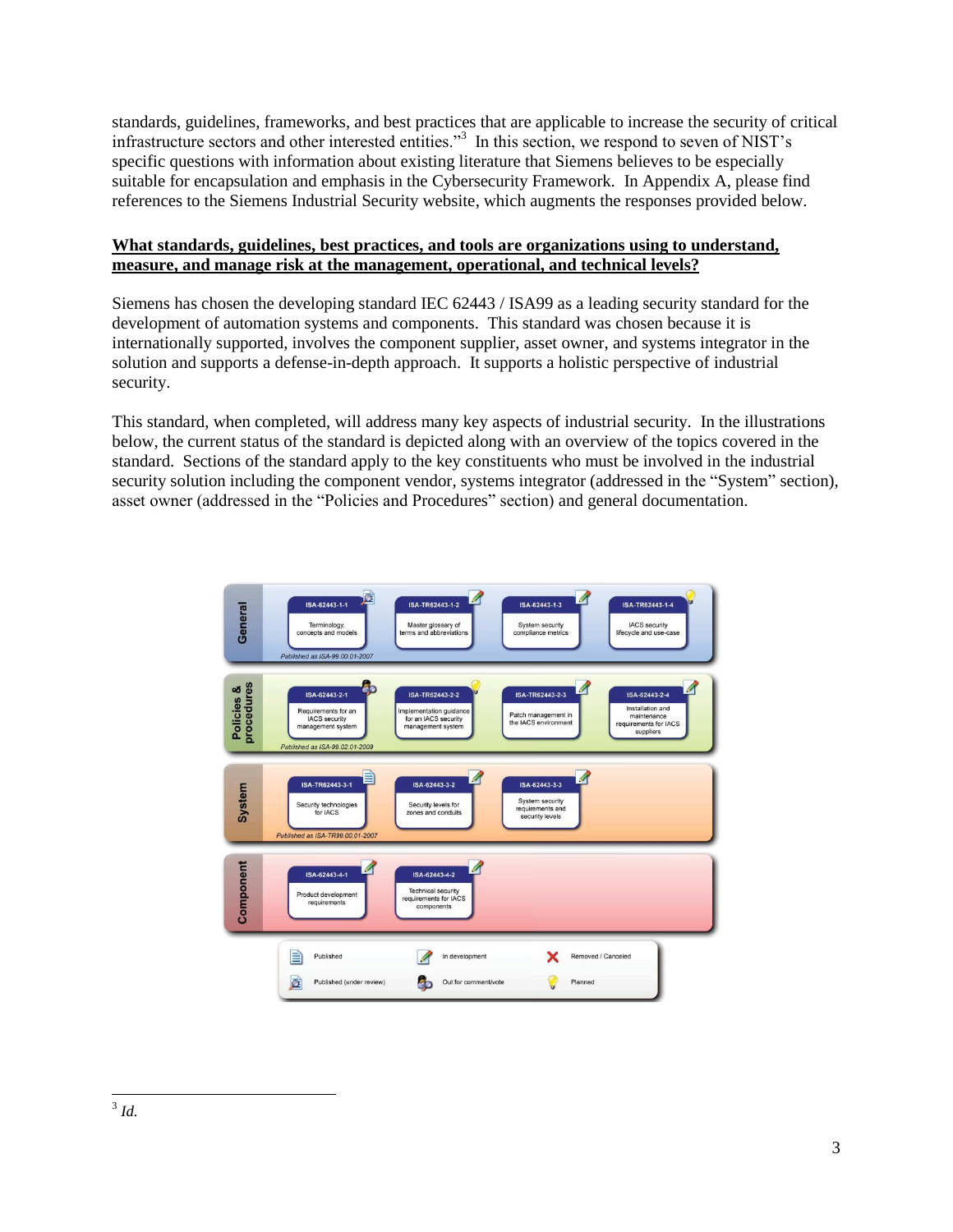Another illustration of the standard provides an overview of the topics covered in the standard.



Other standards of focus for Siemens in the area of industrial security include NERC-CIP and WIB M-2784. In addition, Siemens has published operational guidelines and white papers on the subject of industrial security which can be found in Appendix A.

# **What additional approaches already exist?**

Siemens' perspective on industrial control system security has been guided by various standards, guidelines, committees, associations, and government organizations. These include the following:

Technical Committees, Associations, Government Organizations

- NIST Special Publications on cybersecurity
- IEC TC 57 WG15: IEC Technical Committee (TC) 57 is one of the technical committees of the International Electrotechnical Commission (IEC). TC 57 is responsible for development of standards for information exchange for power systems and other related systems including Energy Management Systems, SCADA, distribution automation, and teleprotection. Working Group (WG) 15 is responsible for Data and Communication security.<sup>4</sup>
- SAC TC 124: Chinese National Committee for Industrial Security is the mirror committee of IEC TC 65and is dedicated to promoting IEC International Standards in China.
- [DKE:](http://www.vde.com/en/dke/Pages/DKE.aspx) Electrical, Electronic & Information Technologies of DIN and VDE, hosts the German National Committee for Industrial Security.
- VDI: Association of German Engineers.
- VDE: Association of German Electrotechnology.
- NIST: National Institute of Standards and Technology.

<sup>&</sup>lt;sup>4</sup> Wikipedia, IEC TC 57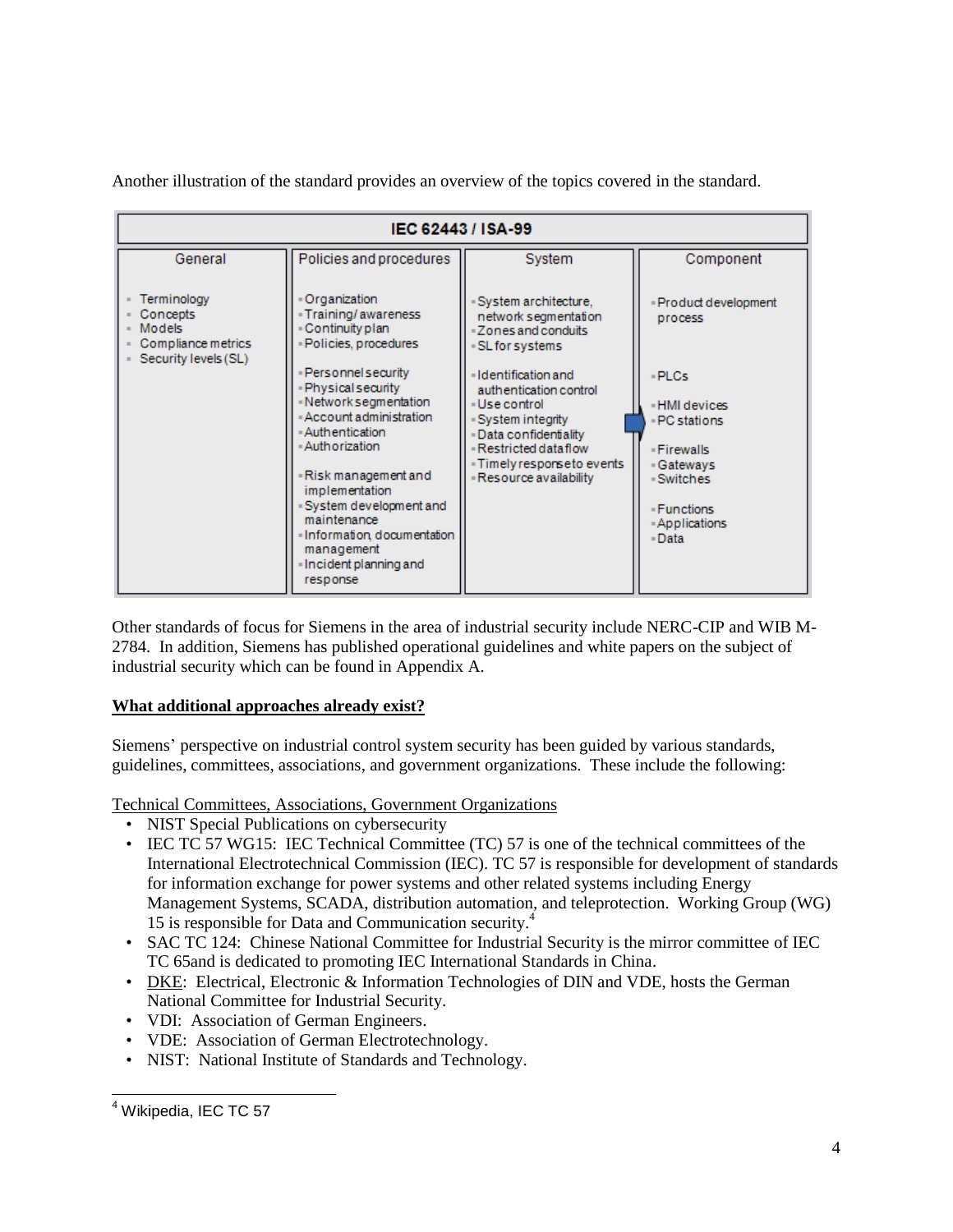• DHS: Department of Homeland Security including US-CERT and ICS-CERT.

## Guidelines

- [Roadmap to Secure Control Systems in the Energy Sector:](http://energy.gov/oe/downloads/roadmap-secure-control-systems-energy-sector-2006) Document outlines a plan for improving cyber security within the energy sector.
- [Roadmap to Secure Control Systems in the Chemical Sector:](http://ics-cert.us-cert.gov/pdf/ChemSec_Roadmap.pdf) Document outlines a plan for improving cyber security within the Chemical Sector.
- [BSI / BSI Grundschutz:](https://www.bsi.bund.de/EN/TheBSI/thebsi_node.html) The BSI is the German Federal Office for Information Security. The BSI Grundschutz is a Guideline on IT Security from the BSI.

## Standards

- ISO/IEC 27000 Series
- ISO/IEC 15408 Series
- IEC TS 62351 Series

## Standards (Siemens Focus)

- [NERC-CIP:](http://www.nerc.com/page.php?cid=2%7C20) NERC Standards CIP-002-3 through CIP-009-3 provides a cyber security framework for the identification and protection of critical cyber assets to support reliable operation of the bulk electric system.
- WIB Report: M 2784 X-10, version 2.0: This document specifies requirements and gives recommendations for IT security to be fulfilled by vendors of process control and automation systems to be used in process control domains ("PCDs").
- IEC 62443 / ISA-99 (under development): A multi-part series of standards and technical reports on the subject of industrial automation and control system security.

IEC 62443 / ISA-99 has been chosen by Siemens as a leading standard with respect to Siemens Industry Automation industrial control system products.

### **Which of these approaches apply across sectors?**

Elements of many different standards, guidelines, and best practices can often be applied across sectors. Siemens has chosen IEC 62443 / ISA-99 as a leading standard because it is international in scope, vendor neutral, and incorporates important elements from other standards within our focus including WIB M-2784 and NERC-CIP. It supports a defense-in-depth approach and promotes involvement of all stakeholders including the asset owner, system integrator, and component supplier.

### **What, if any, modifications could make these approaches more useful?**

There are several best practices, standards, controls, and other types of security guidelines that exist today. NIST could provide a valuable service in helping to clarify and promote securing industrial control systems if some of the activities below were considered:

- Review and consolidate existing cybersecurity standards, best practices, and controls into the NIST cybersecurity framework.
- Develop a cross reference between portions of the most widely adopted standards, best practices, and controls and corresponding portions of the Cybersecurity Framework.
- Develop methods to obtain strong support for a baseline level of accepted cybersecurity practice that can be applied by the various stakeholders including the asset owner, system integrator, and both system and component suppliers across all critical infrastructure.
- Establish a list of recommended controls and metrics to allow organizations to monitor and track results.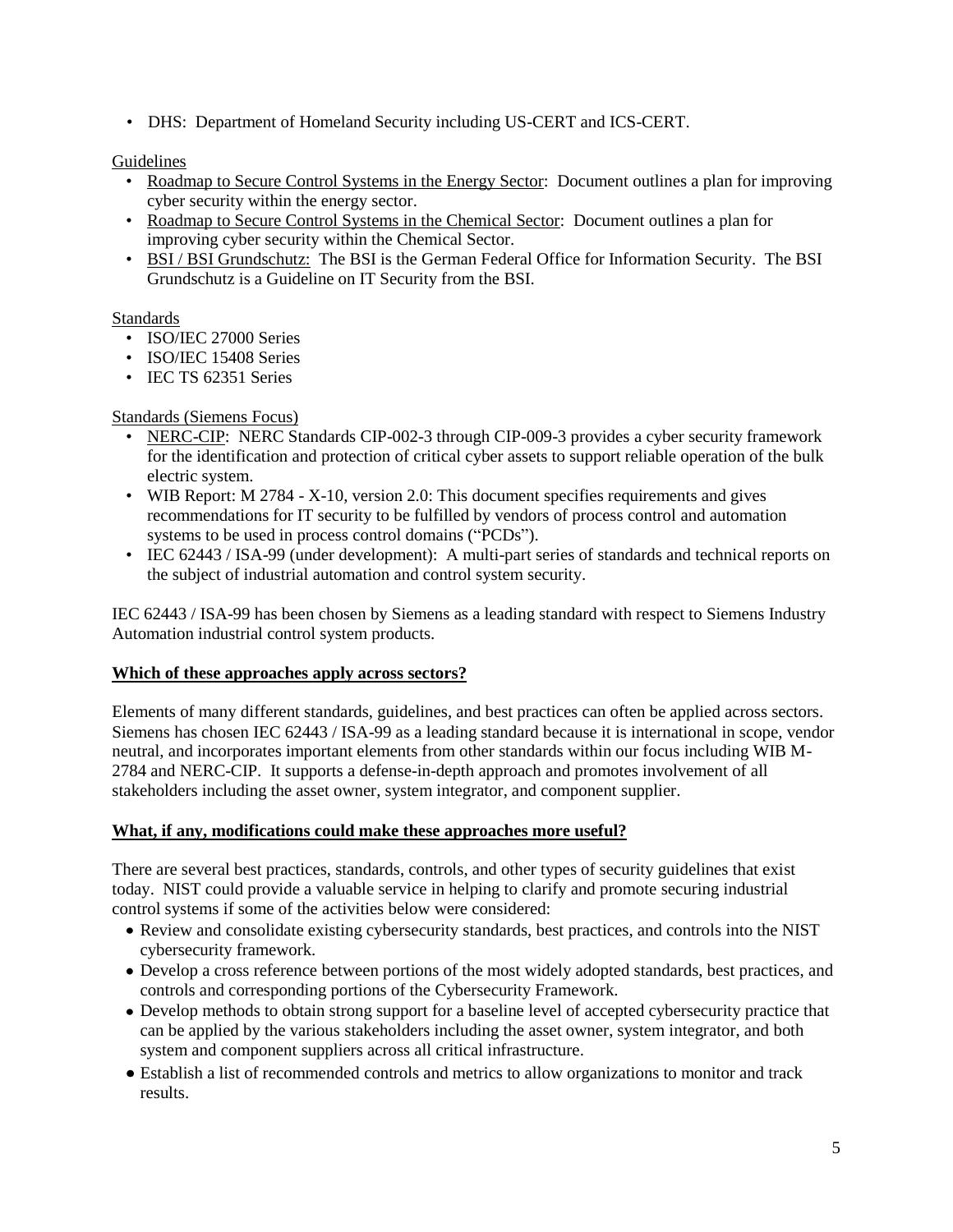## **How do these approaches take into account sector-specific needs?**

Establishing a strong, system level, cybersecurity baseline as recommended across all critical infrastructures can be the starting point for any optional, sector-specific enhanced requirements where necessary. Sector industry leaders or sector-specific agencies and coordinating councils can be involved and support NIST in the development of any additional sector specific requirements. Example activities include:

- Determination of whether or not the baseline standard is sufficient for the sector.
- Coordination of the development or adoption of a single sector specific standard that builds upon the baseline.
- Creation of sector specific self audit surveys and tools.
- Support the development independent audit guidelines and tools.

## **How do these practices relate to existing international standards and practices?**

Siemens has three main standards of focus with respect to industrial control product and system related cybersecurity. IEC 62443 / ISA-99 was eventually chosen as the leading standard for Siemens Industry Automation industrial control system products. NIST as part of its request for information solicits feedback on how these practices relate. The following table correlates the practices mentioned by NIST with sections of the three main standards of focus used by Siemens as it relates to product and system related cybersecurity. The table is not meant to be an exhaustive list of references but should serve to show that the three main standards of focus used by Siemens also address many of the NIST Identified **Practices** 

| <b>NIST Identified</b>                                | <b>Standards (Siemens Focus)</b>                                                                                                                                         |                                                                                                                                                                                                                                                                                  |                                                                                                                                                                                                                                                                                              |
|-------------------------------------------------------|--------------------------------------------------------------------------------------------------------------------------------------------------------------------------|----------------------------------------------------------------------------------------------------------------------------------------------------------------------------------------------------------------------------------------------------------------------------------|----------------------------------------------------------------------------------------------------------------------------------------------------------------------------------------------------------------------------------------------------------------------------------------------|
| <b>Practices</b>                                      |                                                                                                                                                                          |                                                                                                                                                                                                                                                                                  |                                                                                                                                                                                                                                                                                              |
|                                                       | <b>NERC-CIP</b>                                                                                                                                                          | <b>WIB M-2784</b>                                                                                                                                                                                                                                                                | <b>IEC 62443</b>                                                                                                                                                                                                                                                                             |
| Separation of<br>business from<br>operational systems | <b>Reference:</b><br>CIP 005-5, Table R1 Electronic<br>Security Perimeter requires<br>segmenting of BES Cyber Systems<br>from other systems of differing<br>trust levels | <b>Reference:</b><br>PA22: Implement the Architecture<br>and associated Base Practices<br>(BP.22.01, BP.22.02)<br>PA32: Implement the Architecture<br>and associated Base Practices<br>(BP.32.01, BP.32.02)<br>WIB's Data Acquisition and Control<br>Architecture in Appendix 3) | <b>Reference:</b><br>IEC 62443-3-3:<br>SR 5.1-Network Segmentation<br>SR 5.2-Zone boundary protection<br>IEC 62443-2-1:<br>Various controls of<br>11.4 Network access control                                                                                                                |
| Use of encryption<br>and key<br>management            | <b>Reference:</b><br>CIP-005-5 Table R2 Interactive<br>Remote Access Management                                                                                          | <b>Reference:</b><br>PA25: Protect Data and associated<br>Base Practices (BP.25.01-05)<br>PA35: Protect Data and associated<br>Base Practices (BP.35.01-05)                                                                                                                      | <b>Reference:</b><br>IEC 62443-3-3:<br>SR 1.8 – Public key infrastructure<br>(PKI) certificates<br>$SR 1.9 - Strength of public key$<br>authentication<br>$SR 4.3 - Use of cryptography$<br>IEC 62443-2-1:<br>12.3.1 Policy on the use of<br>cryptographic controls<br>12.3.2 Key management |
| Identification and<br>authorization of<br>users       | <b>Reference:</b><br>CIP-007-5 Table R5 System<br><b>Access Control</b>                                                                                                  | <b>Reference:</b><br>PA07: Secure Account Management<br>and associated Base Practices<br>$(BP.07.01-.08)$                                                                                                                                                                        | <b>Reference:</b><br>IEC 62443-3-3:<br>Identification: FR 1 User identification<br>and authentication<br>Authorization: FR 2 Use control<br>IEC 62443-2-1:<br>Most of the controls of<br>11 Access control                                                                                   |
| Asset identification<br>and management                | <b>Reference:</b><br>CIP-002-5 BES Cyber System                                                                                                                          | <b>Reference:</b><br>PA06: Implement Patch                                                                                                                                                                                                                                       | <b>Reference:</b><br>IEC 62443-3-3:                                                                                                                                                                                                                                                          |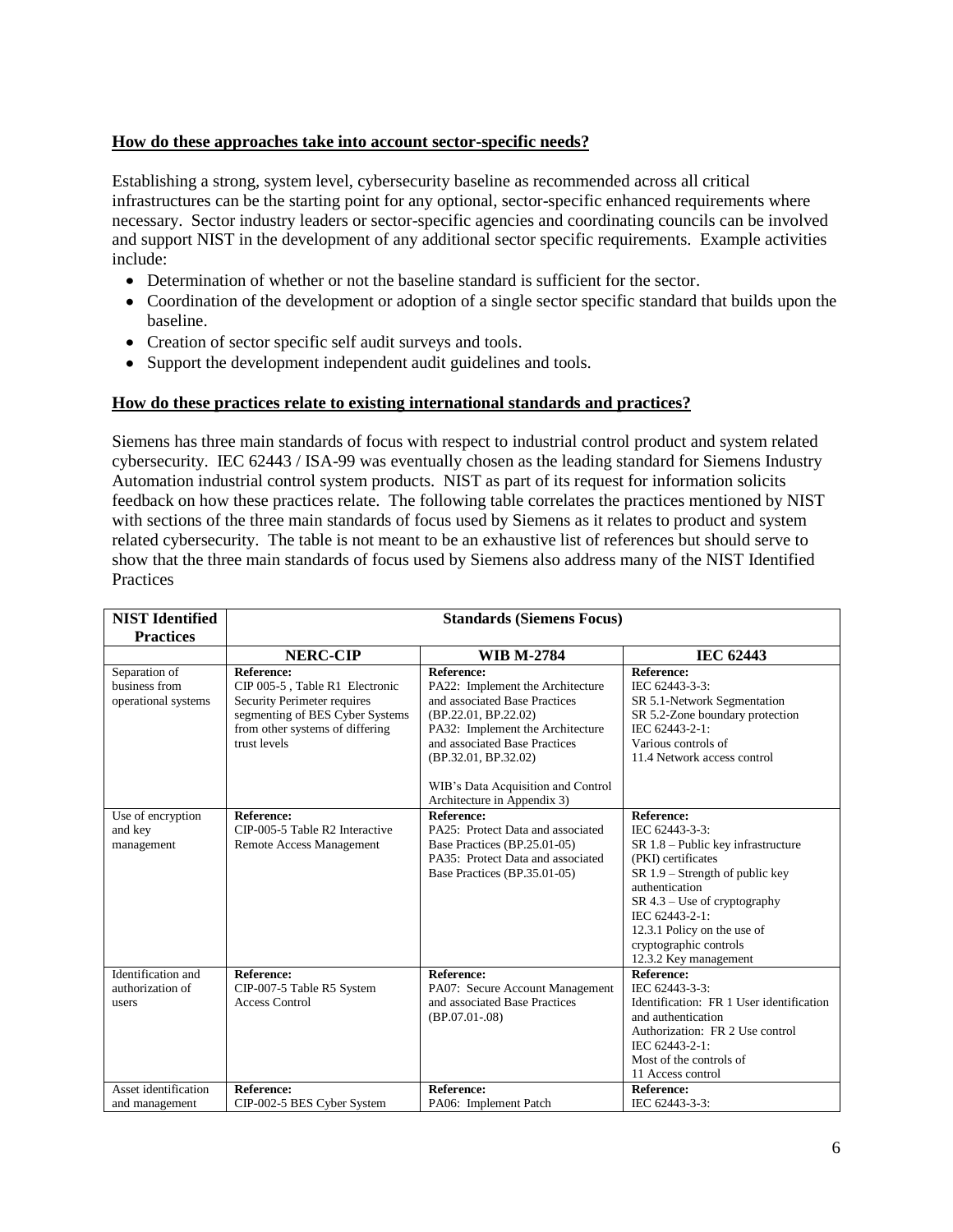|                                                                | Categorization<br>CIP-007-5, Table R2 Security<br>Patch Management                                                                                                                     | Management<br>PA16/26: Manage the Deployment<br>PA21: Support Backup/Restore<br>All of the above PAs have<br>associated Base Practices                                                              | SR 7.8 - Control system component<br>inventory<br>IEC 62443-2-1:<br>All controls of<br>7 Asset management                                                                                                                                                                                                                                          |
|----------------------------------------------------------------|----------------------------------------------------------------------------------------------------------------------------------------------------------------------------------------|-----------------------------------------------------------------------------------------------------------------------------------------------------------------------------------------------------|----------------------------------------------------------------------------------------------------------------------------------------------------------------------------------------------------------------------------------------------------------------------------------------------------------------------------------------------------|
| Monitoring and<br>incident detection<br>tools and capabilities | <b>Reference:</b><br>CIP-007-5 Table R4 Security<br><b>Event Monitoring</b>                                                                                                            | <b>Reference:</b><br>PA09: Increase Network Visibility<br>and associated Base Practices<br>$(BP.09.01-02)$<br>PA10: Standardize Historian<br>Interfaces and associated Base<br>Practices (BP.10.03) | Reference:<br>IEC 62443-3-3:<br>$SR$ 2.8 – Auditable events<br>$SR 2.9 - \text{Audit storage capacity}$<br>$SR 2.10 - Response$ to audit processing<br>failures<br>SR $6.1$ – Audit log accessibility<br>SR 6.2 - Continuous monitoring<br>IEC 62443-2-1:<br>Multiple controls of<br>10.10 Monitoring and<br>13 Cyber security incident management |
| Mission/system<br>resiliency practices;                        | <b>Reference:</b><br>CIP 009-5 - Recovery Plans for<br><b>Critical Cyber Assets</b><br>R1. Recovery Plans<br>R2. Implementation and Testing<br>R3. Review, Update and<br>Communication | <b>Reference:</b><br>PA09: Increased Network Visibility<br>and associated Base Practices<br>(BP.09.02)<br>PA17: Harden the System and<br>associated Base Practices (BP.17.01-<br>02)                | <b>Reference:</b><br>IEC 62443-3-3:<br>$SR 7.1$ – Denial of service protection<br>$SR$ 7.5 – Emergency power<br>IEC 62443-2-1:<br>Controls of<br>14 Business continuity management                                                                                                                                                                 |
| Security engineering<br>practices                              | Security Engineering practices are<br>distributed throughout the Version<br>5 CIP Cybersecurity Standards                                                                              | <b>Reference:</b><br>Chapter 3, Sections 3.1, 3.2 define<br>35 Process Areas (PA) containing<br>practices that define security<br>engineering                                                       | <b>Reference:</b><br>IEC 62443-2-4: Installation and<br>maintenance requirements for IACS<br>suppliers<br>IEC 62443-3-2: Security levels for<br>zones and conduits                                                                                                                                                                                 |
| Incident handling<br>policies and<br>procedures                | <b>Reference:</b><br>CIP-008-5 Incident Reporting and<br><b>Response Planning</b>                                                                                                      | <b>Reference:</b><br>PA01: Prepare and Inform<br>Personnel<br>PA02: Designate a Security Contact<br>PA03: Specify Base Practices<br>Including all associated Base<br>Practices                      | <b>Reference:</b><br>IEC 62443-2-1:<br>Various controls of<br>13 Cyber security incident management<br>14 Business continuity management                                                                                                                                                                                                           |
| Privacy and civil<br>liberties protection                      | <b>None Identified</b>                                                                                                                                                                 | <b>None Identified</b>                                                                                                                                                                              | <b>None Identified</b>                                                                                                                                                                                                                                                                                                                             |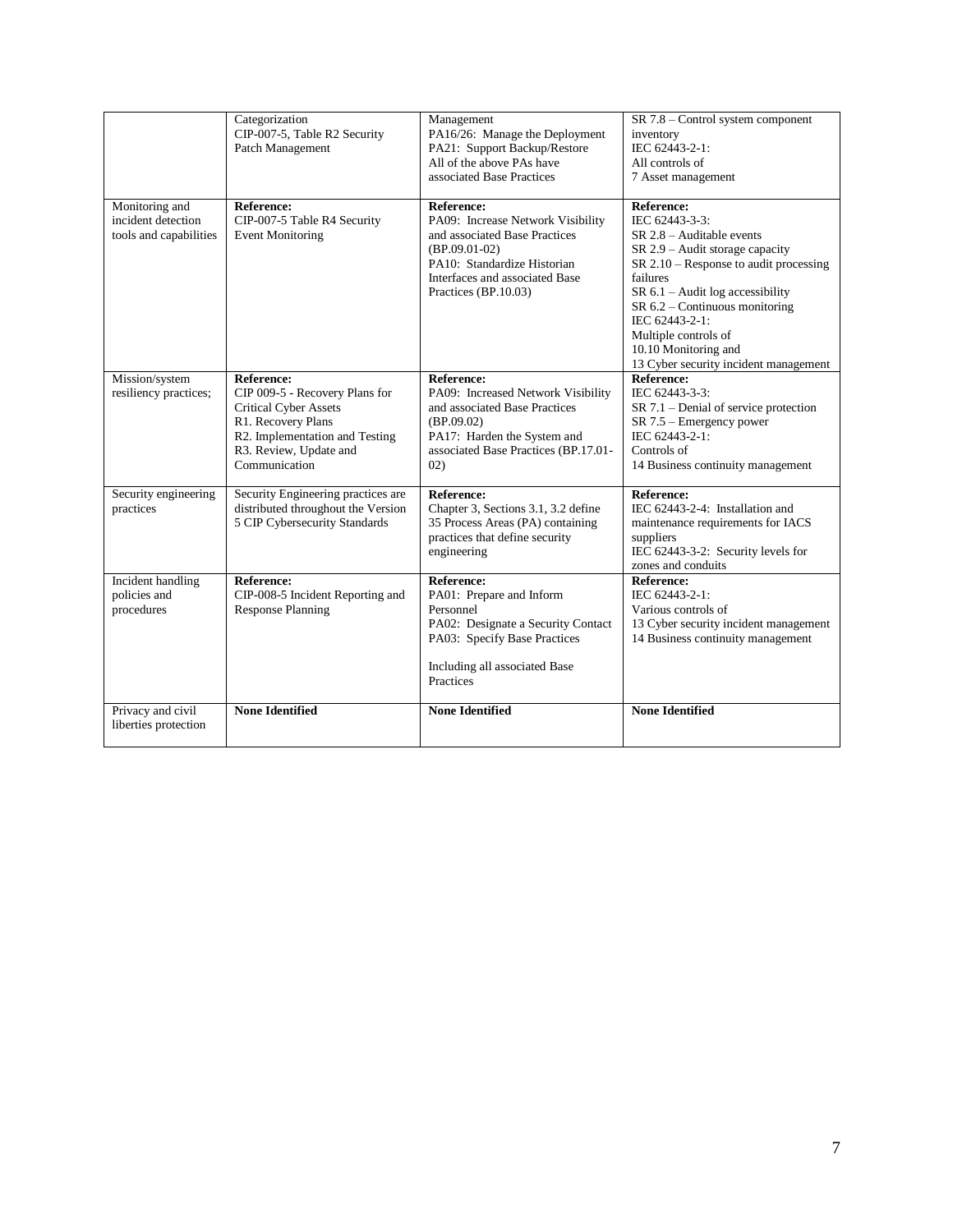## **Which of these practices do commenters see as being the most critical for the secure operation of critical infrastructure?**

All of the practices listed by NIST are important to the protection of critical infrastructure. For the most part, the listed practices represent an especially critical subset of the larger set of highly-advisable best practices that can be found in several of the documents referenced in these comments. As mentioned later in this response, Siemens believes that improving the cybersecurity of operations is a continuous process. This process involves four major phases as shown in the figure below:



Rather than propose which of the practices listed by NIST are the most critical (they are all important), we thought it would be helpful for us to sort those listed practices into the appropriate phases that appear in the process illustration above. As indicated in the table below, we believe that each of the practices listed by NIST falls into one or the other of two of the phases. Details of the security management process illustrated above can be found in the Operational Guidelines presentation referenced in Appendix A.

| <b>Policies, Organizational Measures</b>            | <b>Technical Measures</b>                                                         |
|-----------------------------------------------------|-----------------------------------------------------------------------------------|
| Employee training and awareness of<br>cybersecurity | Monitoring and incident detection tools and<br>capabilities                       |
| Incident handling policies and procedures           | Identification and authorization of users                                         |
| Asset identification and management                 | Appropriate use of encryption and key<br>management (where protocol supports)     |
| Ongoing security engineering practices              | Network Segmentation including separation of<br>business from operational systems |
| Mission / system resiliency practices               |                                                                                   |

Note 1: Italicized text contained in the list above was added to the original NIST proposed practices. Note 2: Policies, Organizational Measures and Technical Measures work together to improve cybersecurity. In many instances both are required to effectively implement the measure

Privacy and civil liberties protection are very important. It should be possible to protect critical infrastructure while also respecting those important principles.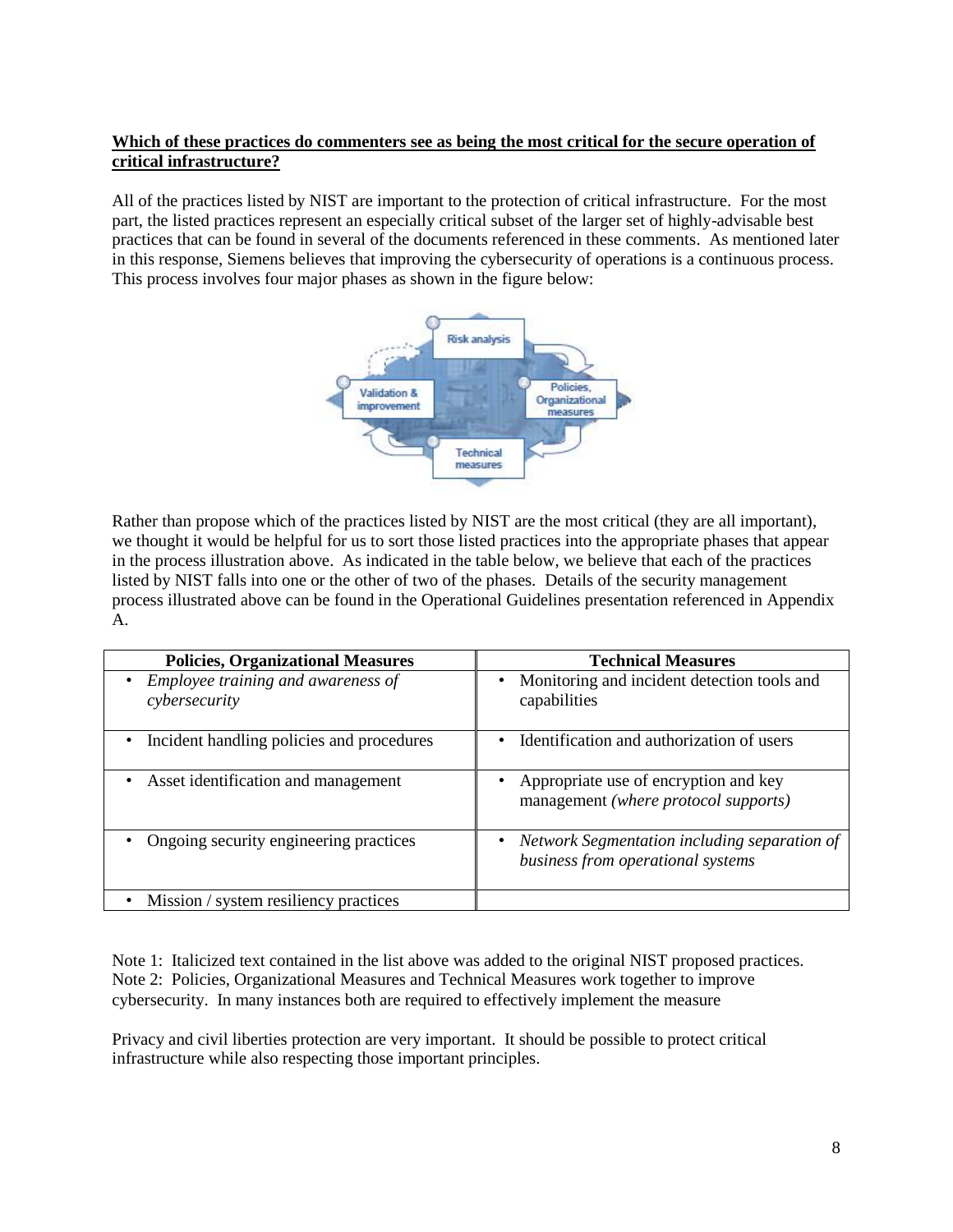## **III. Universalizing the Actual Use of Cybersecurity Best Practices Throughout the United States' Critical Infrastructure**

### **What do organizations see as the greatest challenges in improving cybersecurity practices across critical infrastructure?**

There are many challenges to improving cybersecurity practices across critical infrastructure. Within the United States, Siemens views the following as important challenges for consideration:

- Security Management Process
	- o Security Management is a continuous process requiring sustained effort to deploy, manage, and maintain. It should be a major component of any industrial security concept. It begins with a risk analysis; encompasses policies, organizational measures, and training; deploys technical measures; and requires validation and improvement.

A software configuration management process that supports regular updates is perhaps one of the most important aspects of the security management process. An update must be received from the vendor, tested in the customer's environment, the application recertified if required, and the industrial control system software updated. This process, though difficult and time consuming, is an essential component in protecting industrial control systems from attack. A close collaboration with the asset owner's IT department and the supplier of the industrial control system can make the process easier.

A long-term commitment is associated with the implementation of a security management process. A significant challenge for many companies is the justification of the investment. It is important to realize that a sustained investment in the security management process is necessary to achieve the best long-term results.



- Behavioral habits are the weakest link
	- o Part of the Policies and Organizational measures that should be clearly highlighted is security awareness training for all employees. The best cyber security defense can be quickly compromised by a user opening an EMAIL attachment or link as part of a general phishing campaign. Even more difficult to protect against is when the EMAIL is targeted at the organization or selected employees in a spear phishing campaign. Both types of attacks can be very successful at bypassing the cybersecurity defenses and potentially infecting an unprotected user's PC, providing a starting point for further reconnaissance and possible attack. Educating employees on the methods used by attackers and changing employee behavior when it comes to cybersecurity is accomplished through security awareness training.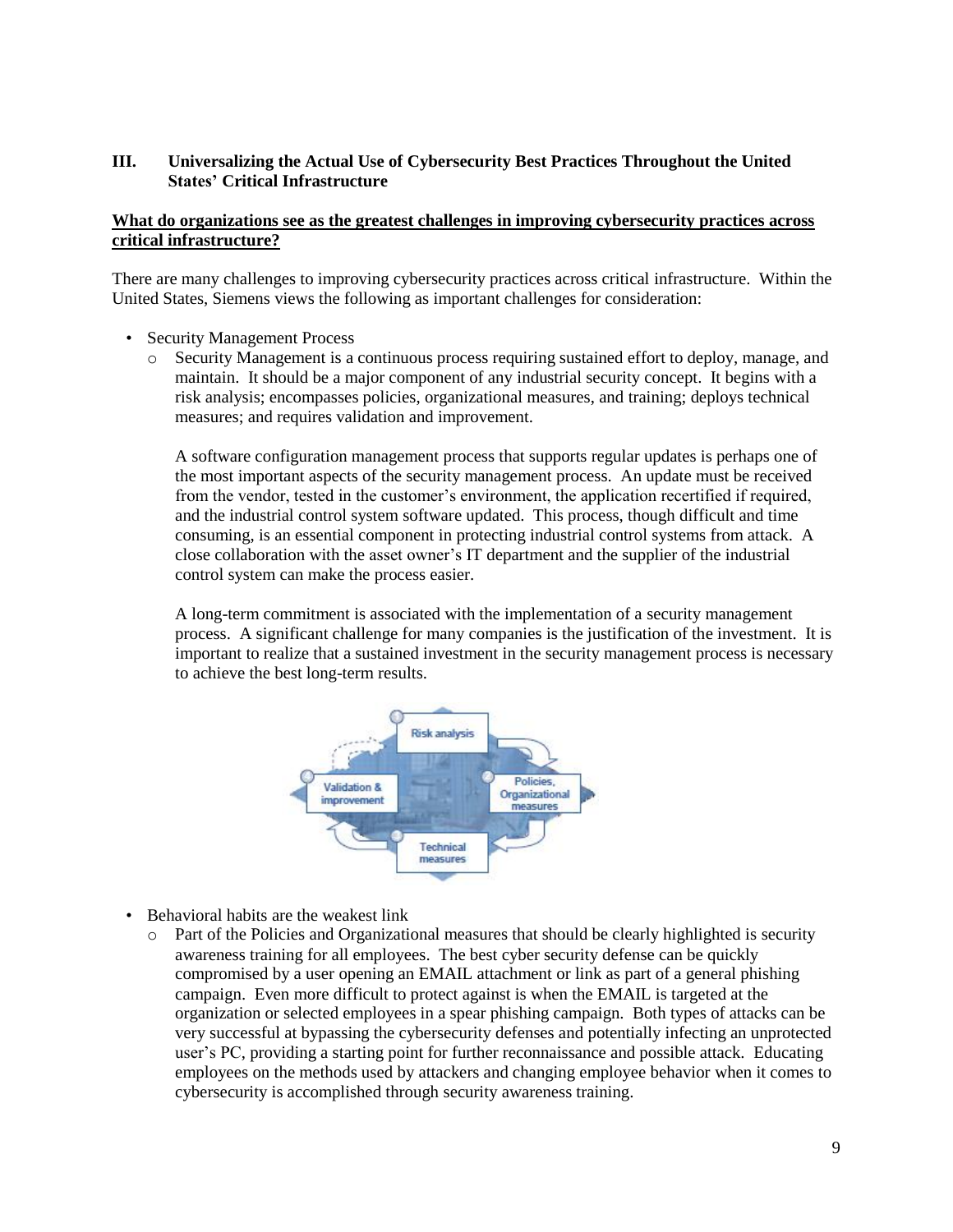- Convincing stakeholders that there is no single silver bullet
	- o As more and more companies become aware of the risks of a cyber-attack, there is a natural tendency to look for one approach, a single best answer, a solution that can be configured once and never has to be considered again. New attack methods are constantly being developed. What protects systems today might be defeated tomorrow. Implementing a sustained, robust security management program is a key component to reduce the risk of a successful attack and limit the damage if one should occur. However, there is no silver bullet, no one solution fits all. The industry (as a whole), including the asset owners, system integrators, component suppliers, researchers, government agencies, etc., need to continue to monitor , invest, and update security solutions, using a standards and best practice approach, as the security situation evolves.

Other feedback from Siemens customers regarding challenges to improve cybersecurity practices include:

- Lack of Expertise in Secure Industrial Control Systems (ICS)
	- o Securing an industrial control system, along with monitoring and maintaining that security requires special skills that are not readily available to some asset owners. Properly securing an ICS requires expertise in IT, operations, and controls. In some cases, IT support is provided by a third party. In other cases, control system support is provided by a systems integrator. It is very difficult to find all three skills in a single person. Bringing the skill sets from these various parties together can also be difficult and expensive. However, the best solutions are developed when the proper resources are brought to bear. Siemens provides both technical papers describing how to secure the ICS and security services to assist the asset owner. More information can be found in Appendix A.
- Decision Making / Accountability for Cybersecurity is Overly Confined to Corporate IT
	- o In some operation environments, the responsibility for cybersecurity lies with Corporate IT. That can be a problem if the IT department attempts to manage the security of industrial control systems in the same manner as office IT equipment. In the event that Corporate IT is responsible for industrial control system security, a good practice is to form a partnership with operations and controls engineers in order to understand the requirements of operations and the constraints of the industrial control system. Working together, all constituents' concerns can be evaluated and the best possible solution to secure the industrial control system selected. Siemens provides extensive resources to assist in this area. More information can be found in Appendix A.
- Companies Accept Substantial Risk due to the Financial Investment Required to Mitigate Cybersecurity Risk
	- o A systematic process should be followed to evaluate risk. Such a process leads to a business decision regarding the available choices concerning risk. These include:
		- o Accepting the risk.
		- o Mitigating, reducing, or eliminating the risk.
		- o Transferring the risk (e.g., insurance)

Siemens recommends a thorough review of the available options to mitigate the risk be conducted before deciding to accept the risk. Although accepting the risk can sometimes be a valid choice, in some instances business decisions are made to accept a risk that could otherwise be economically mitigated if the risk assessment team had current knowledge of the methods and techniques to secure the system. A good practice is to involve the industrial control system supplier in the risk assessment process where possible to ensure the latest practices to secure the system are available for consideration. Siemens can provide security services to assist the asset owner in this important process. More information can be found in Appendix A.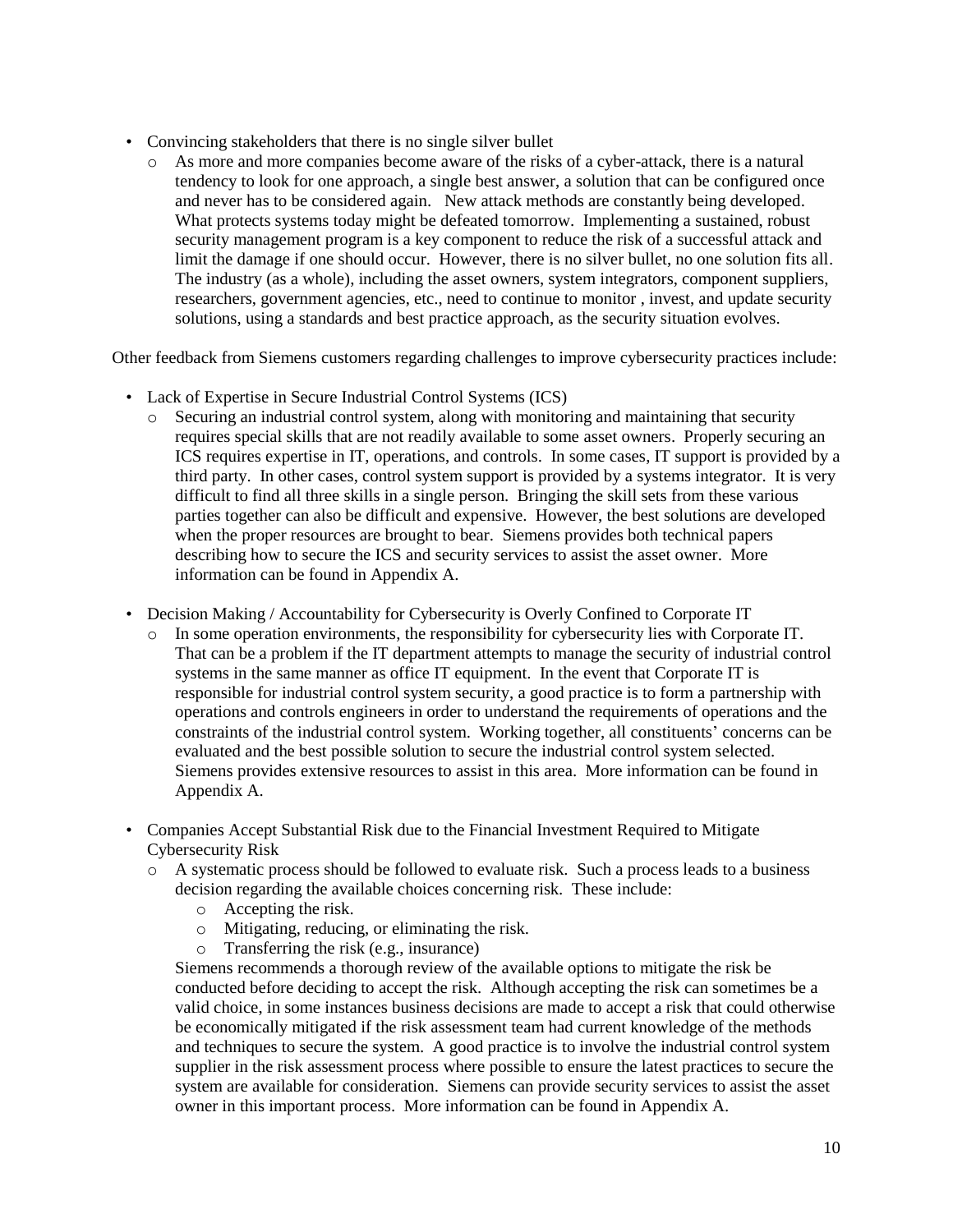## **What other outreach efforts would be helpful?**

Additional outreach efforts would be helpful in driving cybersecurity improvement across the critical infrastructure. These efforts could include:

- Highlight success stories without identifying the specific customers involved; perhaps by communicating success stories at the sector level.
- Voluntary reporting of metrics on the progress of the sectors.
- Conduct Local / Regional cybersecurity assessment seminars.
- Sponsor / support / provide cybersecurity awareness training for company executives and employees

## **Are these practices widely used throughout critical infrastructure and industry?**

NIST, as part of its request for information, has proposed certain practices and solicits feedback on their use. The use of these practices vary with the critical infrastructure and industry involved. Based upon our observations across industries, an approximate categorization of the practices according to use is provided below:

## Most Widely Adopted Practices

- Separation of business (office IT) from operational systems.
- Identification and authorization of users accessing systems.

## Adopted Practices

- Use of encryption and key management (where protocol supports).
- Asset identification
	- o Although asset identification is adopted, the management of these assets, in particular with respect to keeping the software up to date with current releases and updates, seems to be a minimally adopted practice.
- Incident handling policies and procedures.
- Privacy and civil liberties protection.

### Minimally Adopted Practices

- Asset management
	- $\circ$  Although asset identification is adopted, the management of these assets, in particular with respect to keeping the software up to date with current releases and updates, seems to be a minimally adopted practice.
- Monitoring and incident detection tools and capabilities.
- Mission/system resiliency practices.
- Security engineering practices.

### **Do organizations have a methodology in place for the proper allocation of business resources to invest in, create, and maintain IT standards?**

Siemens actively supports the development of industry standards with broad participation in various committees. With respect to security standards that relate to our industrial control system products, this activity is coordinated by our Corporate Technology group. For example, Siemens is actively involved in the working groups associated with the development of ISA99 / IEC 62443.

In addition, Siemens has continued to invest in the development of internal policies, procedures, and best practices to support the secure development of industrial control systems. Many of those processes are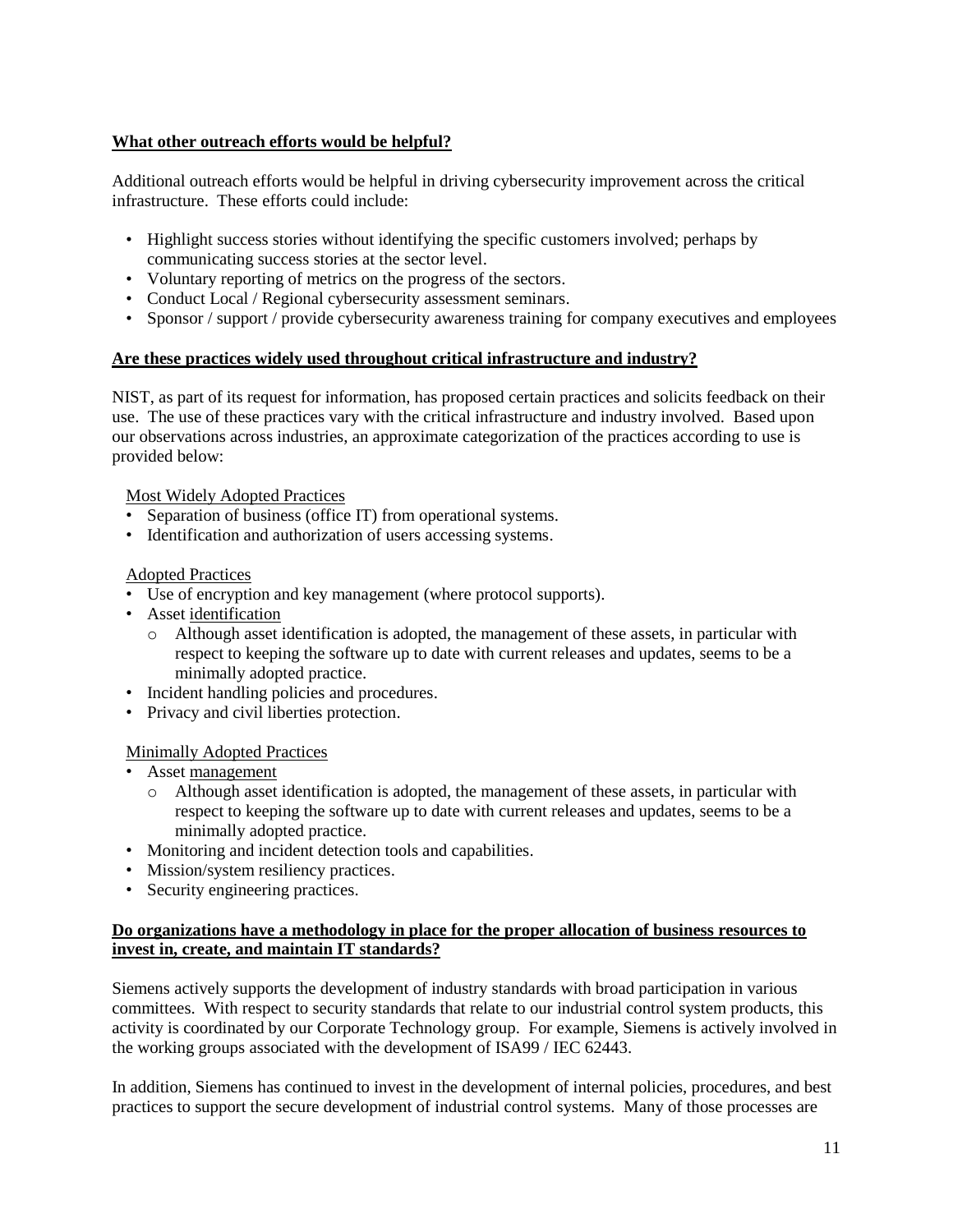derived from industry standards or specifically developed to support them. As a result of our Industrial Security Process Improvement (ISPI) program, applicable practices that improve product security are now contained within the Siemens Industry Automation development lifecycle:



Another recent example was the development and publication of Siemens vulnerability handling disclosure policy. It is based upon a best practice recommendation from the Department of Homeland Security-sponsored Industrial Control System Joint Working Group (ICS-JWG) publication, entitled "Common Industrial Control System Vulnerability Disclosure Framework." A link to the Siemens policy can be found in Appendix A.

Finally, Siemens also invests in third-party certifications of its control components. For example, Siemens has recently achieved Achilles<sup>®</sup> Communication Certification offered by Wurldtech for several industrial control system components. Achilles® Level 2 Certification is an indicator that the component has achieved a high level of communications robustness. A link to Siemens components that have achieved Achilles® Level 2 Certification can be found in Appendix A.

## **CONCLUSION**

The foregoing comments have touched upon three significant elements of the cybersecurity *status quo*. The first is the presence of cybersecurity vulnerabilities in older industrial control systems still being used at many industrial facilities, including many critical-infrastructure assets. The second is the body of effective and practical cybersecurity guidelines already available to owners and operators of industrial facilities. The third element is the current rate of actual use of those existing guidelines by the owners and operators of critical infrastructure. Siemens believes that, with respect to each of those three elements, there is constructive content that NIST could include in the Cybersecurity Framework to advance the goals of the Executive Order. Siemens stands ready to work with other stakeholders and NIST, over the next several months, to craft that content. We intend this document to serve as a helpful start.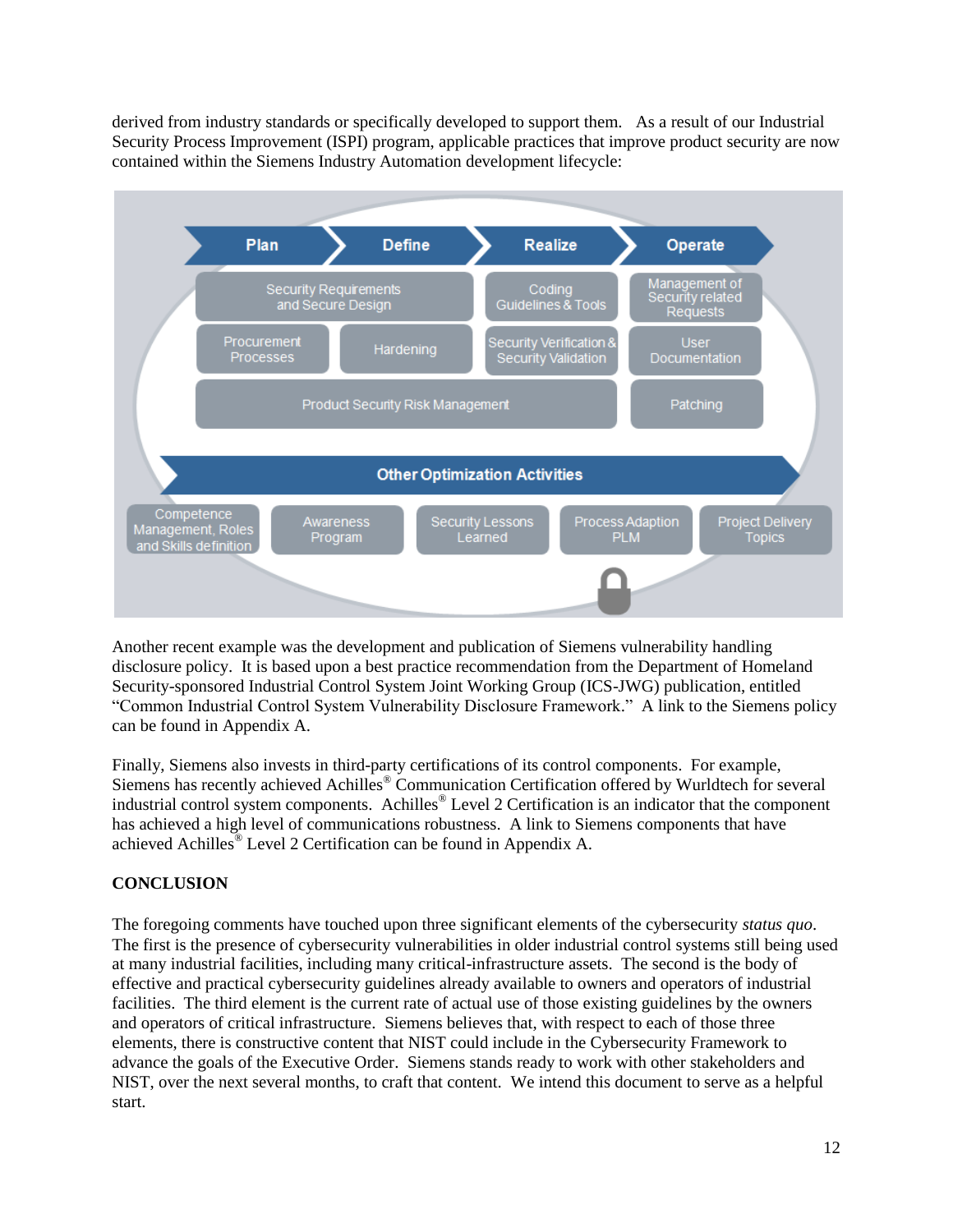# **APPENDIX A**

#### **Siemens Industrial Security**

Siemens provides an Industrial Security Website to assist customers in the process of securing Industrial Control Systems. The website provides access to a wide variety of guidelines, best practices, product advisories and services of which a subset are highlighted below

[Siemens Industrial Security Website](http://www.industry.siemens.com/topics/global/en/industrial-security/pages/default.aspx): http://www.industry.siemens.com/topics/global/en/industrial-security/pages/default.aspx

Siemens provides current documents and white papers on the topics of industrial security. A subset of this information is provided below:

[Industrial Security > Support > White Papers:](http://www.industry.siemens.com/topics/global/en/industrial-security/support/Pages/white-papers.aspx)

http://www.industry.siemens.com/topics/global/en/industrial-security/support/Pages/white-papers.aspx

[Operational](http://www.industry.siemens.com/topics/global/en/industrial-security/Documents/operational_guidelines_industrial_security_en.pdf) Guidelines: Provides proposals and recommendations for technical and organizational measures for secure operation of plant and machinery. http://www.industry.siemens.com/topics/global/en/industrial-security/Documents/operational\_guidelines\_industrial\_security\_en.pdf

[Security whitepaper PC-based:](http://support.automation.siemens.com/WW/llisapi.dll?func=cslib.csinfo&lang=en&objid=55390879&caller=view) Discusses security for PC-based Automation Systems with Windows Embedded Operating Systems http://support.automation.siemens.com/WW/llisapi.dll?func=cslib.csinfo&lang=en&objid=55390879&caller=view

[SIMATIC PCS 7 / WinCC Security concept:](http://support.automation.siemens.com/WW/llisapi.dll?func=cslib.csinfo&lang=en&objid=60119725&caller=view) Provides a concept for securing SIMATIC Process Control System PCS 7 and WinCC (Basic) http://support.automation.siemens.com/WW/llisapi.dll?func=cslib.csinfo&lang=en&objid=60119725&caller=view

Other excellent articles, including those developed by ARC, along with interviews with senior Siemens management pertaining to security, are also available.

Siemens provides services to support the systems integrator or asset owner in the process of securing an Industrial Control System. Siemens' approach integrates security mechanisms with a comprehensive understanding of automation, providing support in implementing the necessary measures to secure the industrial control system. Siemens' Industrial Security Services range from risk assessment, to implementation of suitable measures, to proactive threat management with the following goals:

- Protection of the availability of production processes with an individual security architecture
- Protection of intellectual property  $\bullet$
- Integrity of the data and data streams

For this purpose, Siemens offers professional consulting, assessments and service contracts that are based on our packaged solution modules and are individually adapted to customer needs.